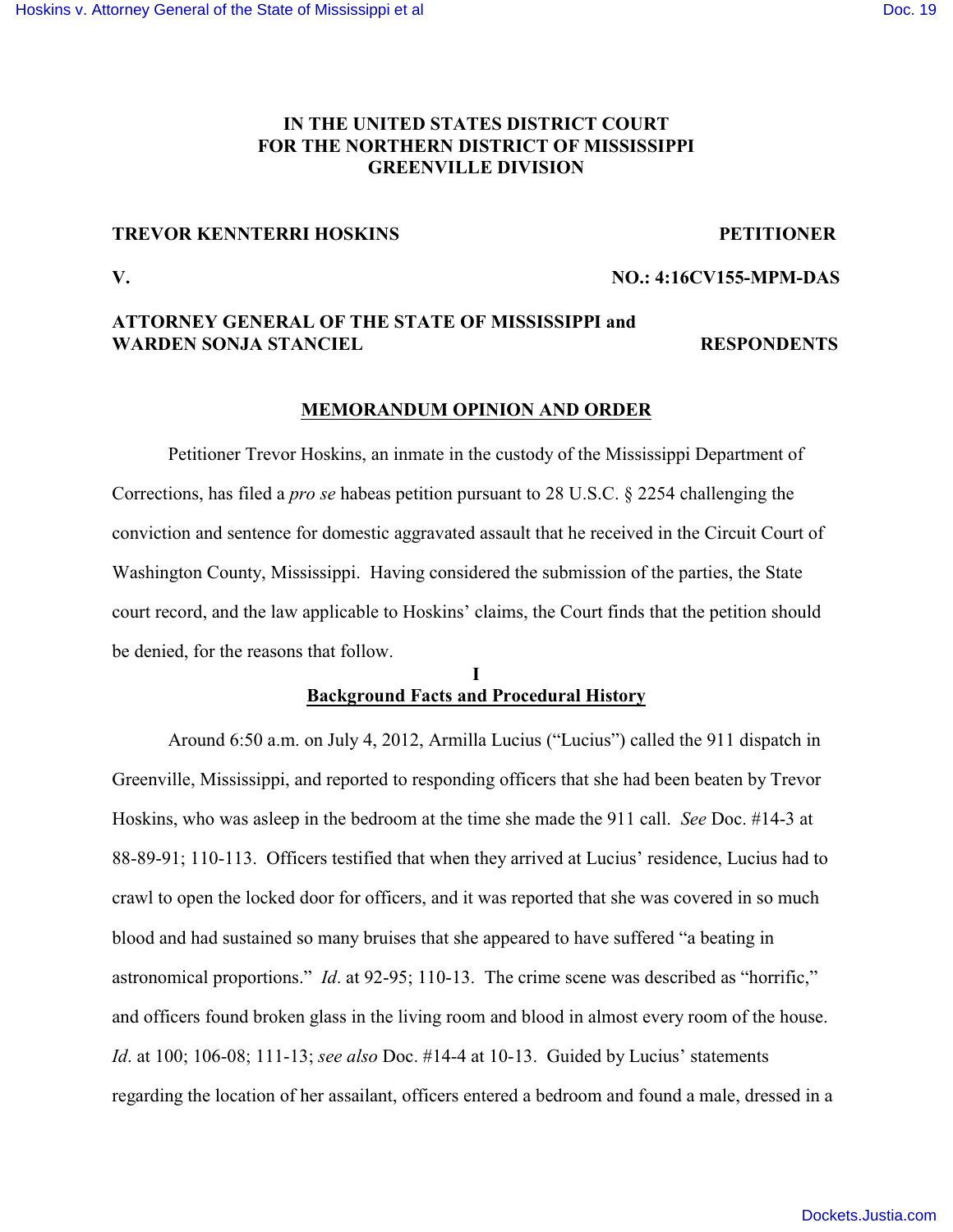t-shirt and boxers, asleep in the bed. Doc. #14-3 at 96-97; 107. The male, subsequently identified as Hoskins, was arrested, and Lucius was taken to the hospital. *Id.* at 94; 97-98; 107.

According to Lucius' medical records, she suffered a broken arm, a broken leg, fractures in her nasal cavity, and bruising throughout her entire body as a result of the attack. Doc. #14-4 at 22. Dr. William Barber, the trauma surgeon who treated Lucius at the hospital, testified that she had a scalp laceration, a broken right arm, a broken left lower leg, and a broken nose. *Id*. at 34-35. These injuries would have been caused by multiple blows, Dr. Barber stated, and Lucius reported her pain level as a 10 out of 10 when she arrived at the hospital. *Id*. at 35. Dr. Barber testified that Lucius required surgery for both her arm and her leg fractures. *Id*. at 36. Testimony was also offered that Lucius' arm never healed properly, and that she has a permanent limp after the attack. *Id*. at 56-58.

Lucius reported that she had been dating Hoskins for approximately two months as of July 4, 2012. Doc. #14-3 at 101; Doc. #14-4 at 40. She testified that the evening of July 3, 2012, she had gone to sleep alone in her home and was later awakened by Hoskins hitting her on the head with a beer bottle. *Id*. at 43. Hoskins struck her with a baseball bat as she attempted to flee, and he pursued her through several rooms striking her with the bat. *Id*. at 43-48. Lucius lost consciousness, but when she came to, she dragged herself to a phone and placed a call to 911 while Lucius was lying in bed. *Id*. at 50-51.

Cuttings were taken from the t-shirt Hoskins was wearing at the time of his arrest, and DNA swabs were taken from Lucius. See Doc. # 14-3 at 115-117; Doc. #14-4 at 4-5, 13. The baseball bat used in the attack, which was found lying on an ironing board in the bedroom, was taken into evidence and swabbed. Doc. #14-3 at 101, 117; Doc. #14-4 at 4-5. Forensic testimony established that Lucius could not be excluded as the donor of DNA that was recovered from the cuttings of Hoskins' t-shirt and the bat. Doc. #14-3 at 115-117. In fact, the genetic

2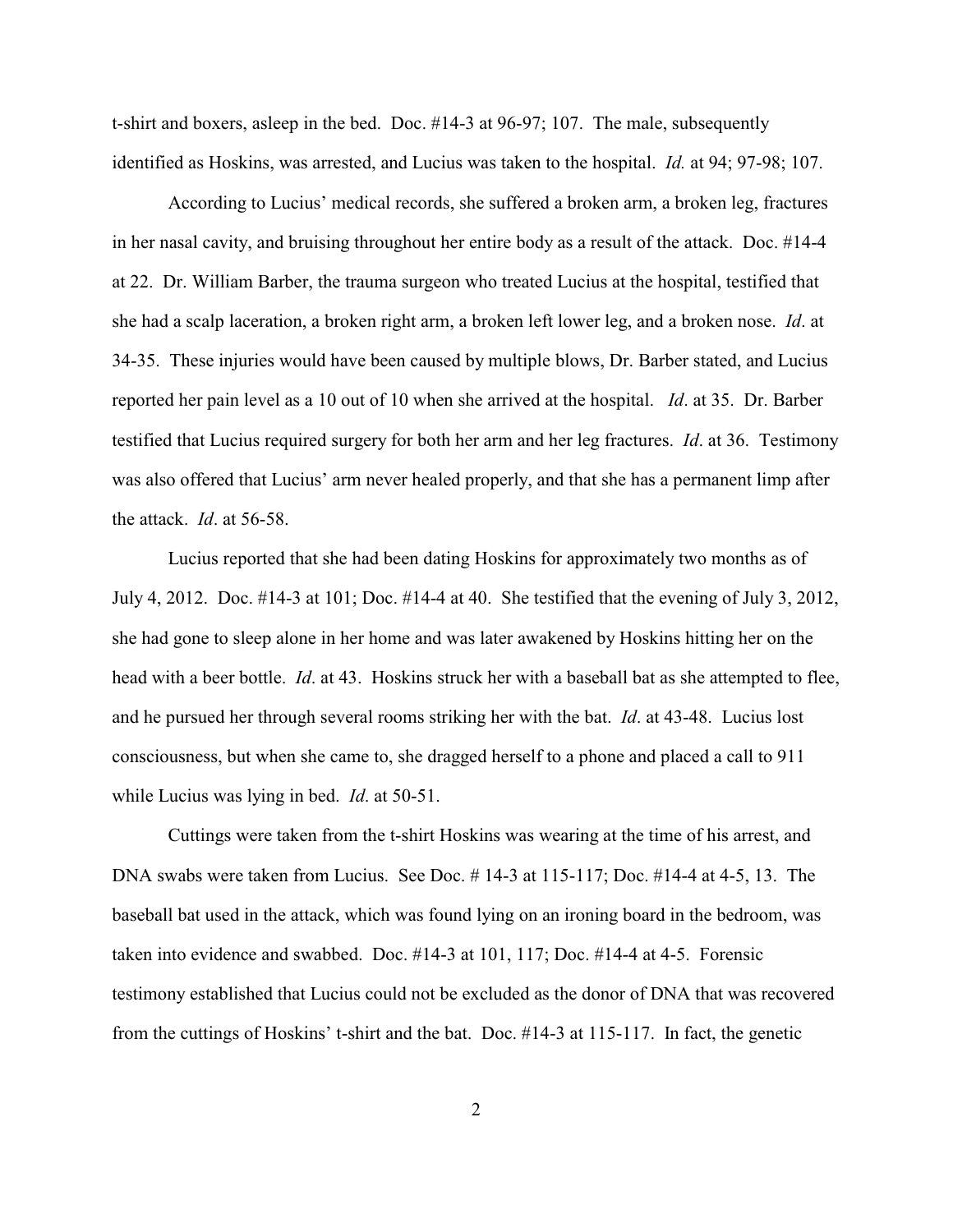profile generated from the sample was determined to occur with a "frequency of approximately 1 and greater than 10 billion random unrelated people[.]" *Id*. at 120. In other words, the genetic profile generated from the evidence matched the victim. *Id*.

Linda Taylor ("Taylor"), a prior romantic partner of Hoskins' who was also one of his prior victims, was allowed to testify to Hoskins' prior assault of her "for purposes of intent and knowledge, lack of accident or mistake." Doc. #14-4 at 89; *see also* Doc. #14-3 at 66-68 and 74- 75. Taylor dated Hoskins for approximately three months prior to his relationship with Lucius. Doc. #14-4 at 79-81. She testified that Hoskins tried to kill her in February 2012 after they argued concerning his allegations that she was seeing other men. *Id*. at 81-84. Taylor stated that Hoskins, who had been driving a vehicle in which she was riding at the time the argument began, parked the car, opened the passenger side door, and physically pulled Taylor from the vehicle while beating her with his fists and kicking her with steel-toed boots. *Id*. at 83-86. During this attack, he choked her, attempted to gouge out her eyes, and cut her neck with a knife. *Id*. at 86- 87. He bit her face and back, and he actually bit off a part of her ear. *Id*. Taylor had to have operations on her jaw and ear and suffers hearing problems as a result of the attack. *Id*. at 91.

Hoskins did not testify, and the defense presented no witnesses. After an hour and five minutes of deliberation, the jury returned a guilty verdict. Doc. #14-4 at 134. Hoskins was sentenced to a twenty-year prison term in this case to run consecutively with the previous twentyyear sentence he received for his attack on Taylor. *Id*. at 138-39.

Hoskins' conviction and sentence were affirmed on appeal. *Hoskins v. State*, 186 So. 3d 898 (Miss. Ct. App. 2015), *reh'g denied* December 8, 2015, *cert. denied* March 10, 2016 (Cause No. 2013-KA-01785-COA). Hoskins did not seek post-conviction relief in State court.

## **II Legal Standard**

The Court's review of Hoskins' claims is governed by the Antiterrorism and Effective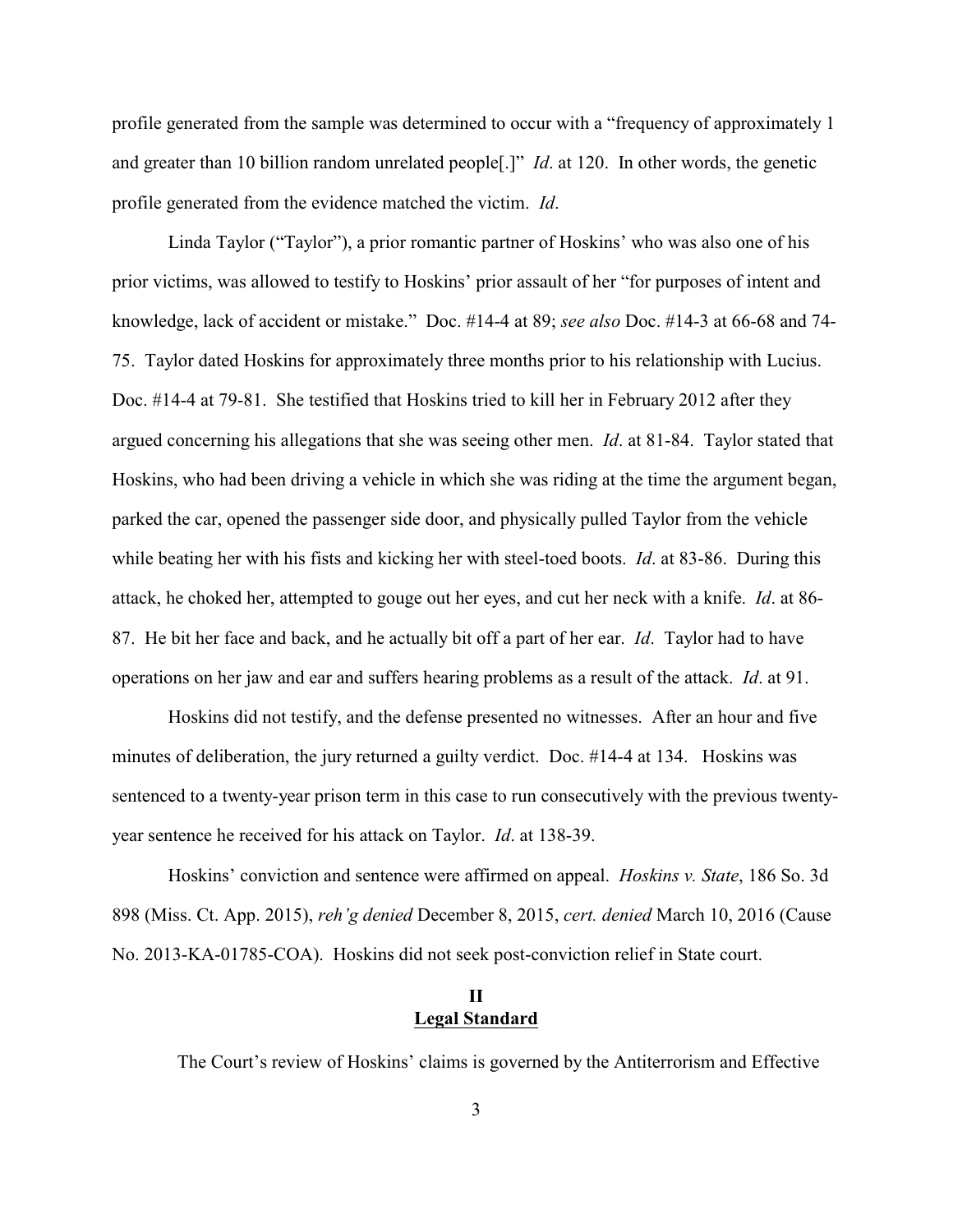Death Penalty Act of 1996 ("AEDPA"), because his federal habeas petition was filed after the statute's effective date. *See Lindh v. Murphy*, 521 U.S. 320 (1997). The AEDPA prevents the grant of federal habeas relief on any claim adjudicated on the merits in state court unless that adjudication (1) resulted in a decision that was contrary to, or involved an unreasonable application of, clearly established United States Supreme Court precedent; or (2) resulted in a decision that was based on an unreasonable determination of the facts in light of the presented evidence. *See* 28 U.S.C. § 2254(d)(1) & (2); *Schriro v. Landrigan*, 550 U.S. 465, 473 (2007).

A state court's decision is "contrary to" Supreme Court law if (1) "the state court applies a rule that contradicts the governing law set forth in [Supreme Court] cases," or (2) "if the state court confronts a set of facts that are materially indistinguishable from a decision of [the Supreme Court] and nevertheless arrives at a result different from [its] precedent." *Williams v. Taylor*, 529 U.S. 362, 412 (2000). The "unreasonable application" clause is reserved for decisions that either fail to identify the correct governing law, or identify the correct governing law but misapply it to the case. *Id*. at 407. Under this standard, a state court's decision will not warrant federal habeas relief unless its application of federal law is both incorrect *and* unreasonable. *Garcia v. Dretke*, 388 F.3d 496, 500 (5th Cir. 2004) (emphasis in original) (citation omitted). A reviewing habeas court considers only the state court's conclusion when determining whether there has been an unreasonable application of federal law, not the court's reasoning in reaching the decision. *Neal v. Puckett*, 286 F.3d 230, 246 (5th Cir. 2002).

When considering whether the state court's decision was based on unreasonably determined facts, the federal court must presume that the state court determined the facts reasonably; it is the petitioner's burden to prove otherwise with clear and convincing evidence. *Miller v. Johnson*, 200 F.3d 274, 281 (5th Cir. 2000); 28 U.S.C. § 2254(e)(1).

4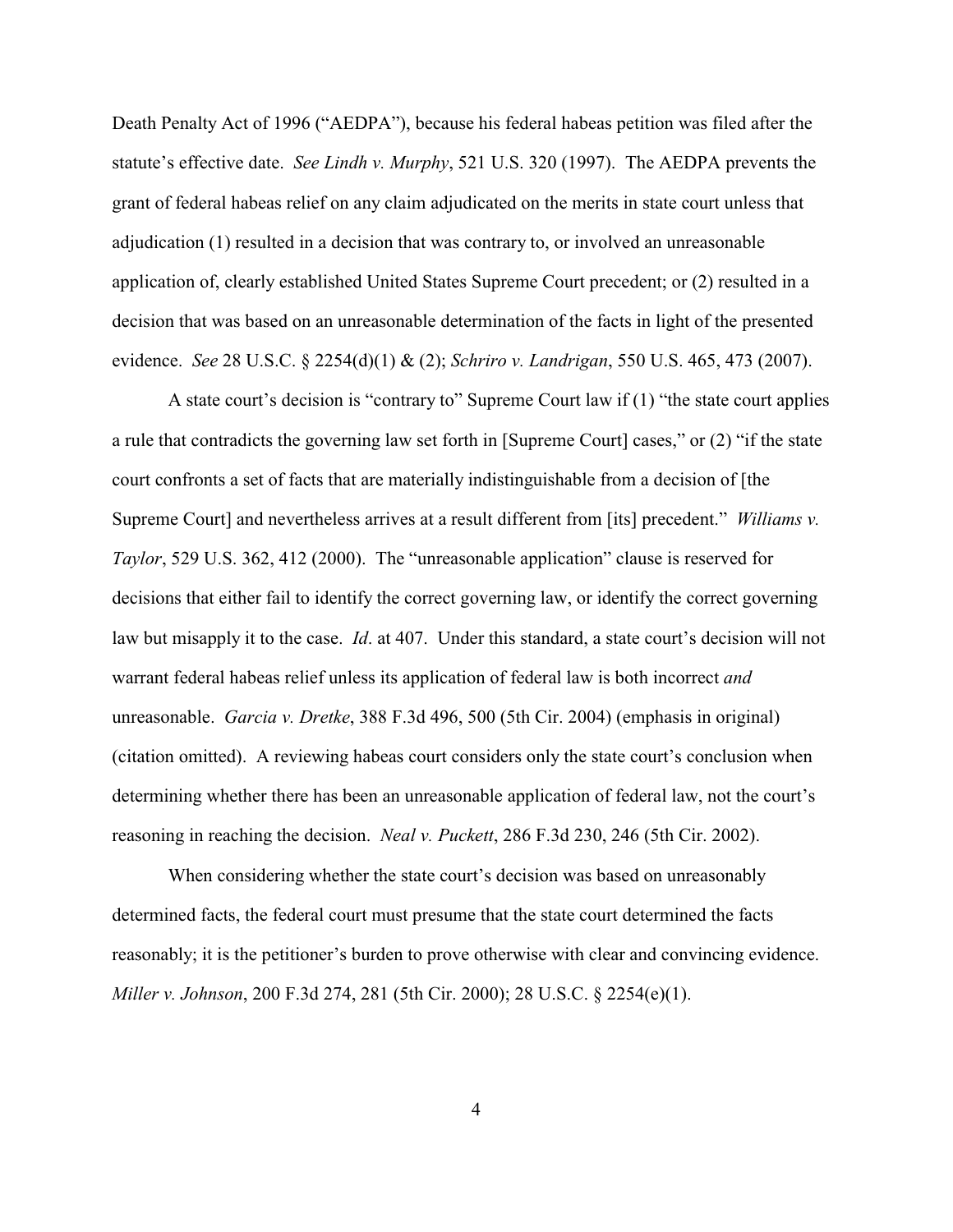# **III Analysis**

### **A. Amended Indictment**

In his first claim of error, Hoskins complains that the trial court erred in amending the indictment to charge him with domestic aggravated assault when the indictment returned by the grand jury only tracked the language of aggravated assault, thereby requiring him to stand trial for a completely different crime than the one initially charged. *See* Doc. #2 at 6.

The indicted charge against Hoskins was titled "Domestic Aggravated Assault" pursuant to § 97-3-7(4) of the Mississippi Code, and it read, in pertinent part:

That Trevor Hoskins, on or about the 4th day of July, 2012, in Washington County, did unlawfully, willfully, and feloniously cause or attempt to cause serious bodily harm to Armilla Lucius, a person, by hitting the victim in the head, arm, and ankle with a baseball bat under circumstances manifesting extreme indifference to the value of human life.

Doc. #14-1 at 11. On March 15, 2013, the State filed a motion to amend the indictment to add the language "who had a romantic relationship with or was the girlfriend to TREVOR HOSKINS at the time of the aggravated assault" after the words, " a person" in the indictment. Doc. #14-1 at 71. Finding the amendment to be of form and not substance, and in no way prejudicial to the defendant, the trial court granted the motion to amend on May 21, 2013. *Id*. at 82. Trial commenced on October 2, 2013, some four months later. Doc. #14-3 at 6.

On direct appeal, the appellate court considered the claim now raised in federal habeas and found Hoskins' argument without merit, noting that the amendment to correct a "scrivener's error" was one of form, and that Hoskins had adequate notice of the changes suggested by the State prior to trial.<sup>1</sup> *Hoskins*, 186 So. 3d at 901.

 $<sup>1</sup>$  Mississippi Uniform Circuit and County Court Rule 7.09 allows indictments to be amended to</sup> form only, and only "if the defendant is afforded a fair opportunity to present a defense and is not unfairly surprised."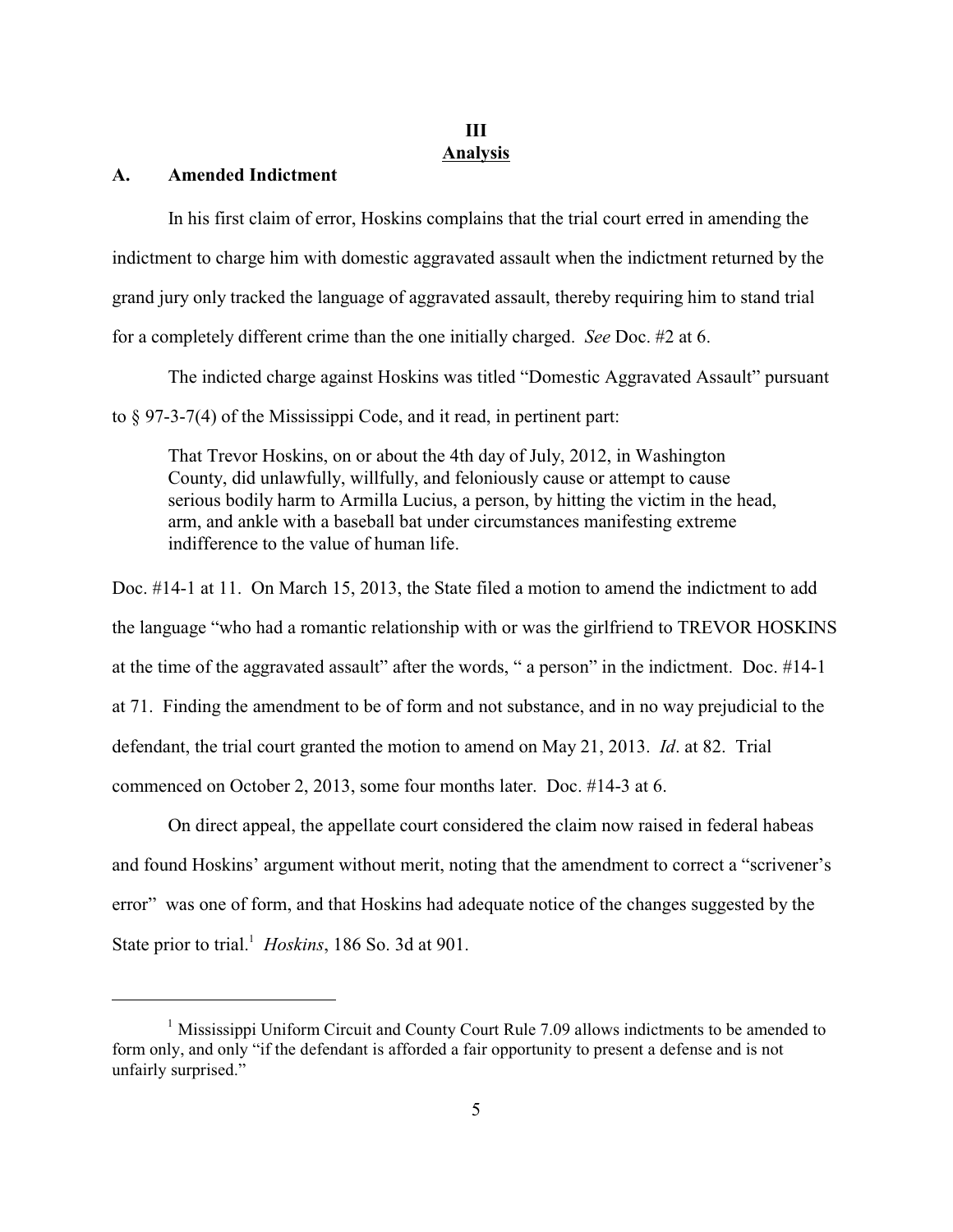The sufficiency of a state indictment is not a matter for federal habeas corpus relief unless it can be shown that the indictment was so defective that the convicting court had no jurisdiction. *See Riley v. Cockrell*, 339 F.3d 308, 313-14 (5th Cir. 2003). "State law dictates whether a state indictment is sufficient to confer a court with jurisdiction." *Williams v. Collins*, 16 F.3d 626, 637 (5th Cir. 1994). In instances where the sufficiency of the indictment "was squarely presented to the highest court of the state on appeal, and that court held that the trial court had jurisdiction over the case," then the issue is foreclosed on habeas. *Wood v. Quarterman*, 503 F.3d 408, 412 (5th Cir. 2007) (citation omitted). Here, the State courts rejected Hoskins' challenge to the sufficiency of the indictment, thereby implicitly finding the circuit court had jurisdiction. *See Murphy v. Beto*, 416 F.2d 98, 100 (5th Cir. 1969) ("[J]urisdiction to try an offense includes jurisdiction to determine whether the offense is properly charged."). Therefore, this issue is not cognizable on federal habeas.

Moreover, the Court notes that the indictment against Hoskins is entitled "domestic aggravated assault" and cites  $\S 97-3-7(4)$  of the Mississippi Code, which provides, in relevant part:

 $(4)(a)$  When the offense is committed against a . . . a person who has a current or former dating relationship with the defendant . . . a person is guilty of aggravated domestic violence who:

(i) Attempts to cause serious bodily injury to another, or causes such an injury purposely, knowingly or recklessly under circumstances manifesting extreme indifference to the value of human life;

(ii) Attempts to cause or purposely or knowingly causes bodily injury to another with a deadly weapon or other means likely to produce death or serious bodily harm; or

(iii) Strangles, or attempts to strangle another.

Upon conviction, the defendant shall be punished by imprisonment in the custody of the Department of Corrections for not less than two (2) nor more than twenty  $(20)$  years.

Miss. Code Ann. § 97-3-7(4).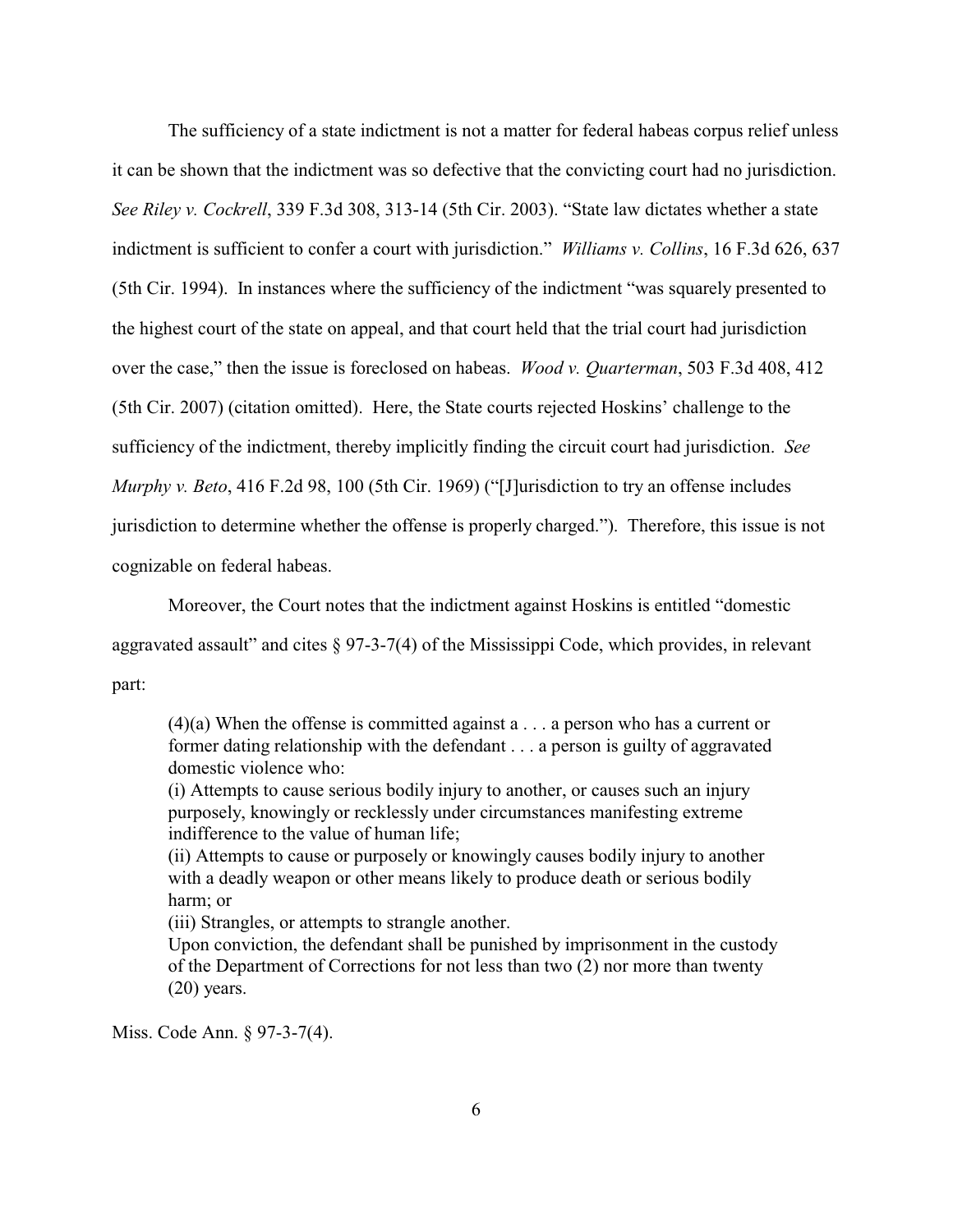Hoskins had pretrial notice of the amendment and notice of the exact statutory provision under which he was indicted. Therefore, the Court otherwise finds that he has not demonstrated that his rights were infringed. *McKay v. Collins*, 12 F.3d 66, 68 (5th Cir. 1994) ("An indictment should be found sufficient unless no reasonable construction of the indictment would charge the offense for which the defendant has been convicted."). Accordingly, this issue is not cognizable, and the Court otherwise finds that the decision rejecting this claim is neither contrary to, nor does it involve an unreasonable application of, clearly established federal law, nor is it based on an unreasonable determination of facts in light of the evidence presented at trial.

#### **B. Prior Victim's Testimony**

Hoskins' second federal habeas claim is that the trial court improperly allowed Linda Taylor to testify that she had previously been romantically involved with Hoskins and that he had physically abused her. Hoskins maintains that this testimony constituted improper character evidence that was introduced for the sole purpose of showing his actions in this case were in conformity with his prior bad acts, which is prohibited by Mississippi Rule of Evidence  $404(b)^2$ . Doc. #2 at 13.

Prior to trial, the State announced that it intended to introduce the testimony of Linda Taylor in order "to prove intent, plan, absence of mistake or accident and knowledge" under Rule 404(b). Doc. #14-1 at 105. The trial court ultimately found Taylor's testimony admissible, finding evidence of "the same incident" highly probative and no more prejudicial than the other evidence in the case. Doc. #14-3 at 74-75. The trial court did, however, give a limiting

 $2$  Rule 404(b) of the Mississippi Rules of Evidence provides:

Evidence of other crimes, wrongs, or acts is not admissible to prove the character of a person in order to show that he acted in conformity therewith. It may, however, be admissible for other purposes such as proof of motive, opportunity, intent, preparation, plan, knowledge, identity, or absence of mistake or accident.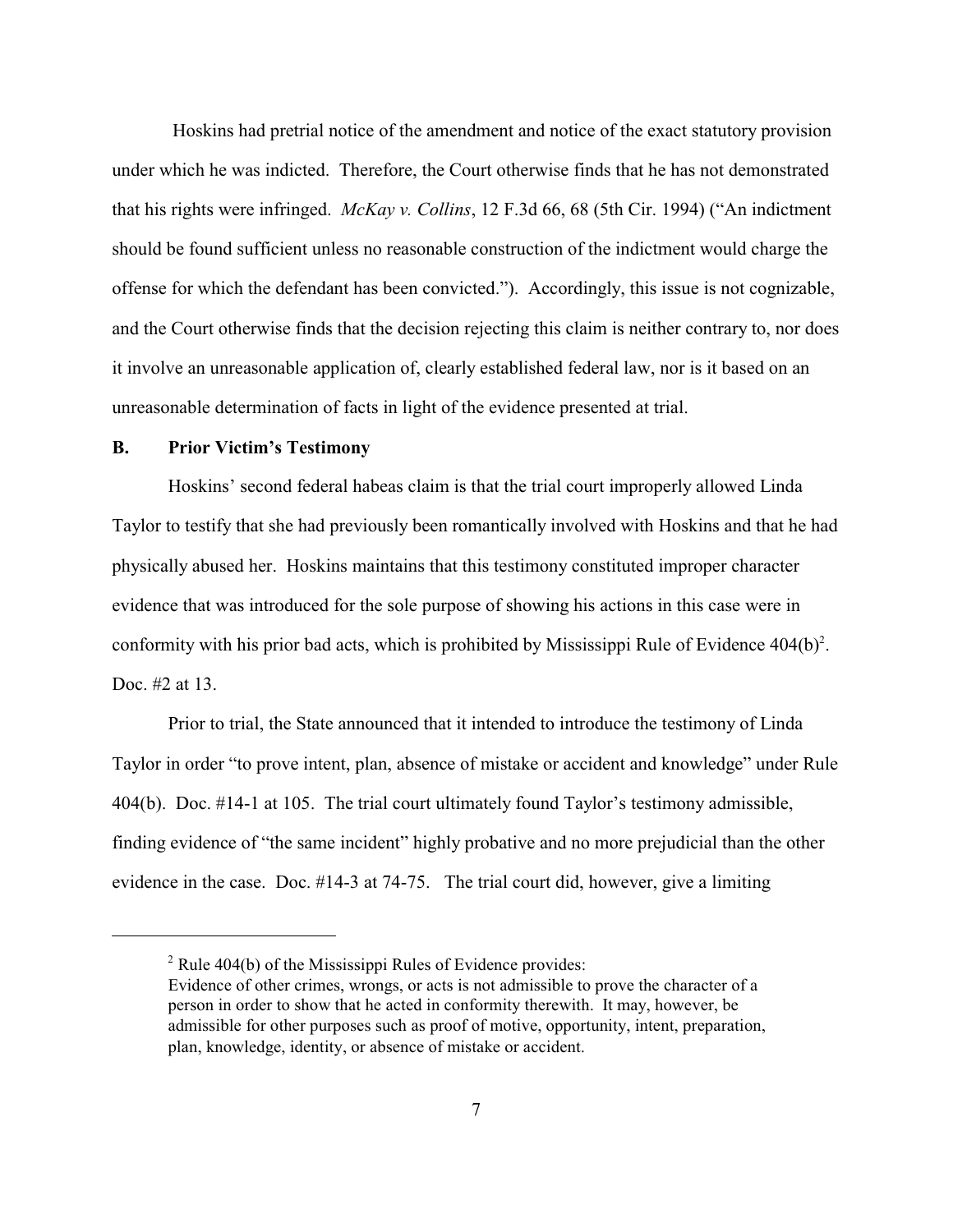instruction concerning the evidence. Doc. #14-1 at 121.

When this issue was decided on direct appeal, the appellate court noted that while evidence of a prior crime is generally inadmissible, it may be admissible if offered to prove a material issue other than the defendant's character, and its probative value is outweighed by its prejudicial effect. *Hoskins*, 186 So. 3d at 902. In this case, the State court found: (1) that "Taylor's testimony was offered to prove the knowledge, intent, lack of mistake, plan, and motive of Hoskins in committing the assault;" (2) that "the probative value of the testimony outweighed the prejudicial effect on Hoskins;" and that (3) even if the admission of Taylor's testimony was error, it was not reversible error, as evidence of Hoskins' guilt was so overwhelming that no fair-minded juror could have arrived at a not-guilty verdict. *Id.* 

The rulings of state courts on evidentiary matters are solely issues of state law and "present cognizable habeas claims only if they run afoul of a specific constitutional right or render the petitioner's trial fundamentally unfair." *Johnson v. Puckett*, 176 F.3d 809, 820 (5th Cir. 1999) (citing *Cupit v. Whitley*, 28 F.3d 532, 536 (5th Cir. 1994)). Even if prejudicial testimony is admitted in error, "[t]he erroneous admission of prejudicial testimony does not justify habeas relief unless the evidence played a 'crucial, critical, and highly significant' role in the jury's determination." *Jackson v. Johnson*, 194 F.3d 641, 656 (5th Cir. 1999) (citation omitted).

Lucius testified that Hoskins caused her devastating injuries by beating her with a baseball bat, and numerous law enforcement officers testified that a baseball bat with Lucius' DNA on it was recovered from the room where Hoskins was found sleeping, and that he was taken into custody wearing a blood-stained t-shirt that DNA linked to Lucius. Therefore, the Court finds that Taylor's testimony, even if improperly admitted, did not play a "crucial, critical, and highly significant role" in the jury's verdict. *See Jackson*, 194 F.3d at 656. Accordingly, the

8